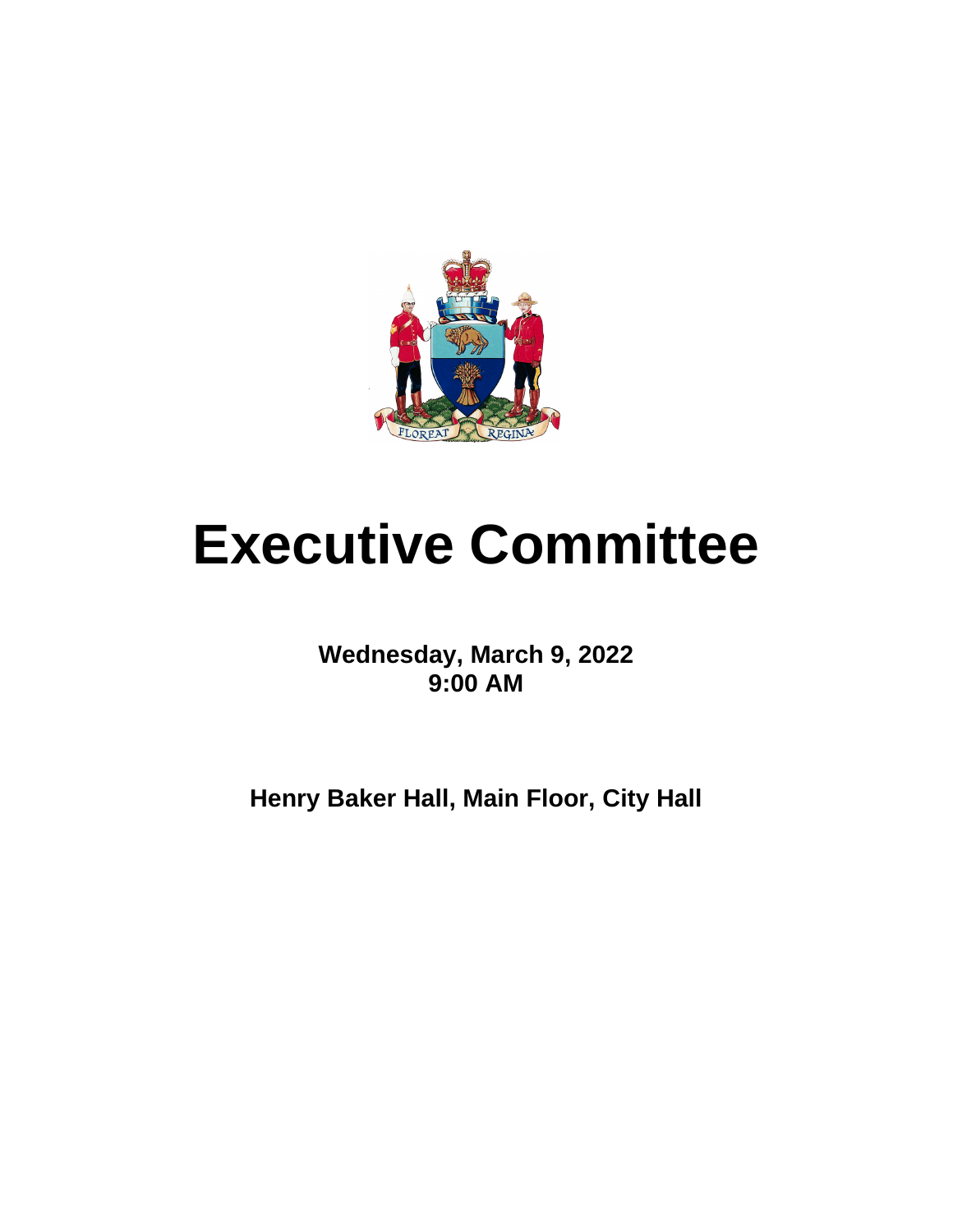

# **OFFICE OF THE CITY CLERK**

**Revised Public Agenda Executive Committee Wednesday, March 9, 2022**

# **Approval of Public Agenda**

## **Minutes Approval**

Minutes of the meeting held on February 23, 2022

## **Supplemental and Tabled Report**

EX22-22 Supplemental - Response to COVID-19 Property Tax Relief Requests

## **Recommendation**

That the Executive Committee receive and file this report.

EX22-6 Response to COVID-19 Property Tax Relief Requests

### **Recommendation**

The Executive Committee recommends that City Council:

- 1. Direct Administration to implement an arrears payment plan with a reduced penalty rate of 0.75 per cent as described in this report by March 31, 2022.
- 2. Instruct the City Solicitor to bring forward amendments to Bylaw 2003-69, being The Regina Administration Bylaw and any other necessary Bylaws in order to implement the arrears payment plan and reduced penalty as described in this report.
- 3. Deny the request from Regina Hotel Association for a 25 per cent exemption on 2021 municipal property taxes for hotels and motels (Appendix A).
- 4. Deny the request from Regina Downtown Business Improvement District for a property tax credit equal to properties' 2021 Business Improvement District taxes (Appendix B).
- 5. Deny the request from Regina Warehouse Business Improvement District for a property tax credit equal to properties' 2021 Business Improvement District taxes (Appendix C).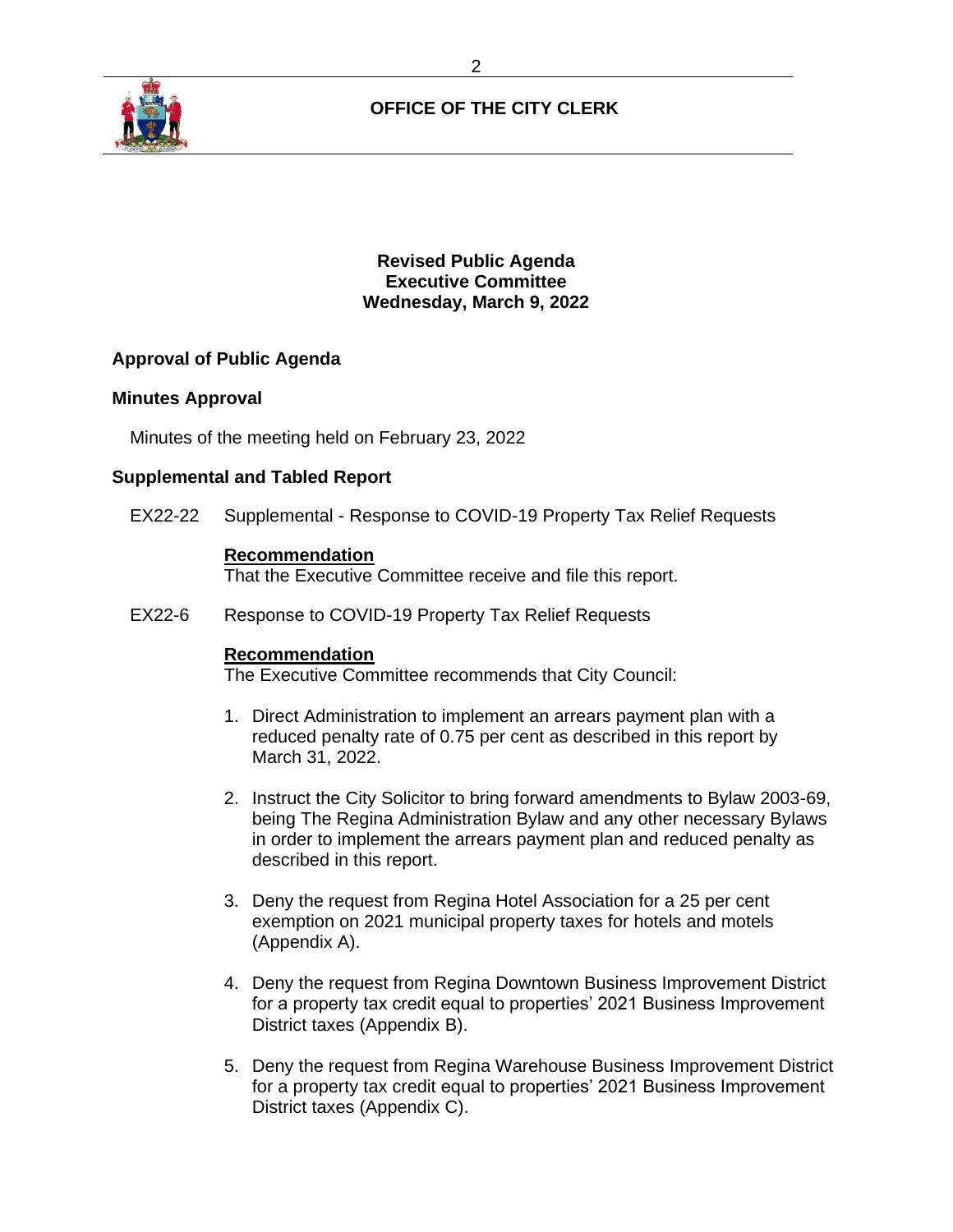

# **OFFICE OF THE CITY CLERK**

6. Approve these recommendations at its meeting on February 2, 2022.

## **Administration Reports and Communications**

EX22-23 Lead Program Enhancements - Bylaw Changes

## **Recommendation**

The Executive Committee recommends that City Council:

- 1. Approve the amendments to *The Regina Water Bylaw*, Bylaw No. 8942 as outlined in the discussion of this report to implement the approved enhancements to the Lead Service Connection Management Program as outlined in CR21-90.
- 2. Instruct the City Solicitor to prepare an amendment to *The Regina Water Bylaw*, Bylaw No. 8942 as generally described in Appendix A to this report, to be brought forward to the meeting of City Council following approval of the recommendations in this report by City Council.
- 3. Approve these recommendations at its meeting on March 16, 2022.
- EX22-24 2021 Lead Service Connection Management Program Update Report

### **Recommendation**

That Executive Committee receive and file this report.

EX22-25 Advance Notice of Water Shutoff Update

## **Recommendation**

The Executive Committee recommends that City Council remove item MN21-12, Advance Notice of Water Shutoff, from the list of outstanding items for City Council.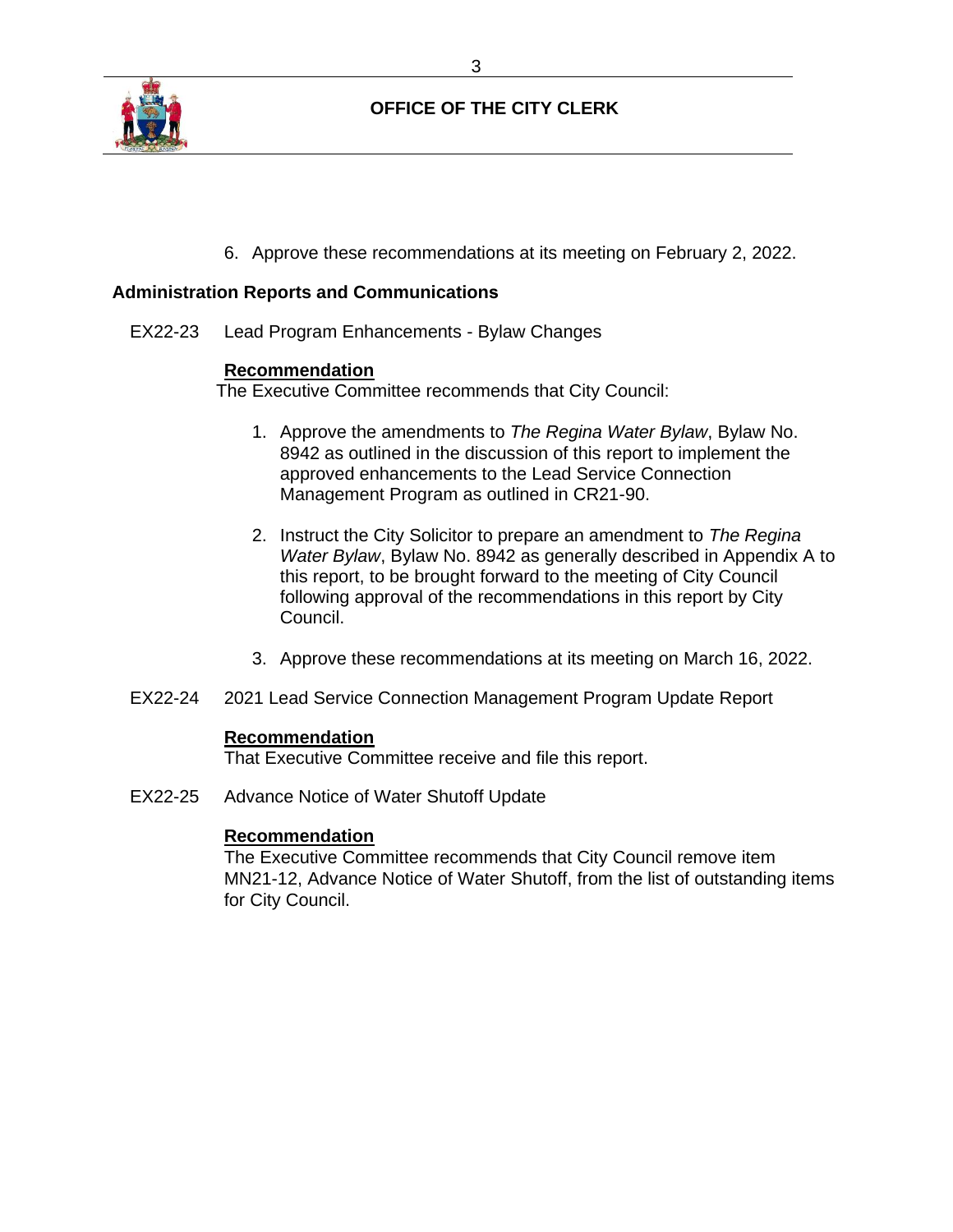

# **OFFICE OF THE CITY CLERK**

# **Delegation – EX22-26**

- Kenton de Jong, Regina, SK
- EX22-26 Cemeteries Funding Structure, Fee Schedule and Bylaw Amendments

# **Recommendation**

The Executive Committee recommends that City Council:

- 1. Approve the recommended Cemeteries Financial Model in Appendix A which proposes funding major capital infrastructure projects specifically upgrades to the Administration Building, maintenance shops and future expansions - from current contributions to capital.
- 2. Approve the Cemeteries Fee Schedule for 2022, 2023 and 2024, as set out in Appendix C, and that the 2022 rates come into effect on the first date of the month following passage of the fee schedule by City Council.
- 3. Approve the amendments to *The Cemeteries Bylaw, 2008-27* as described in this report and Appendix B.
- 4. Direct the City Solicitor to prepare the necessary amendments to *The Cemeteries Bylaw, 2008-*27 to give effect to the Fee Schedule and the additional amendments as described in this report to be brought forward to a meeting of City Council following approval of these recommendations by City Council.
- 5. Approve these recommendations at its meeting on March 16, 2022.
- EX22-27 Rogers Communications Cell Tower Lease 418 N Pasqua St

## **Recommendation**

The Executive Committee recommends that City Council:

- 1. Approve the City of Regina (City) to enter into an agreement with Rogers Communications Inc. for the lease of a portion of the Cityowned property located at 480 N Pasqua Street as outlined on the attached Appendix A, consistent with the terms and conditions stated in this report.
- 2. Delegate authority to the Executive Director, Financial Strategy & Sustainability or designate, to negotiate any other commercially